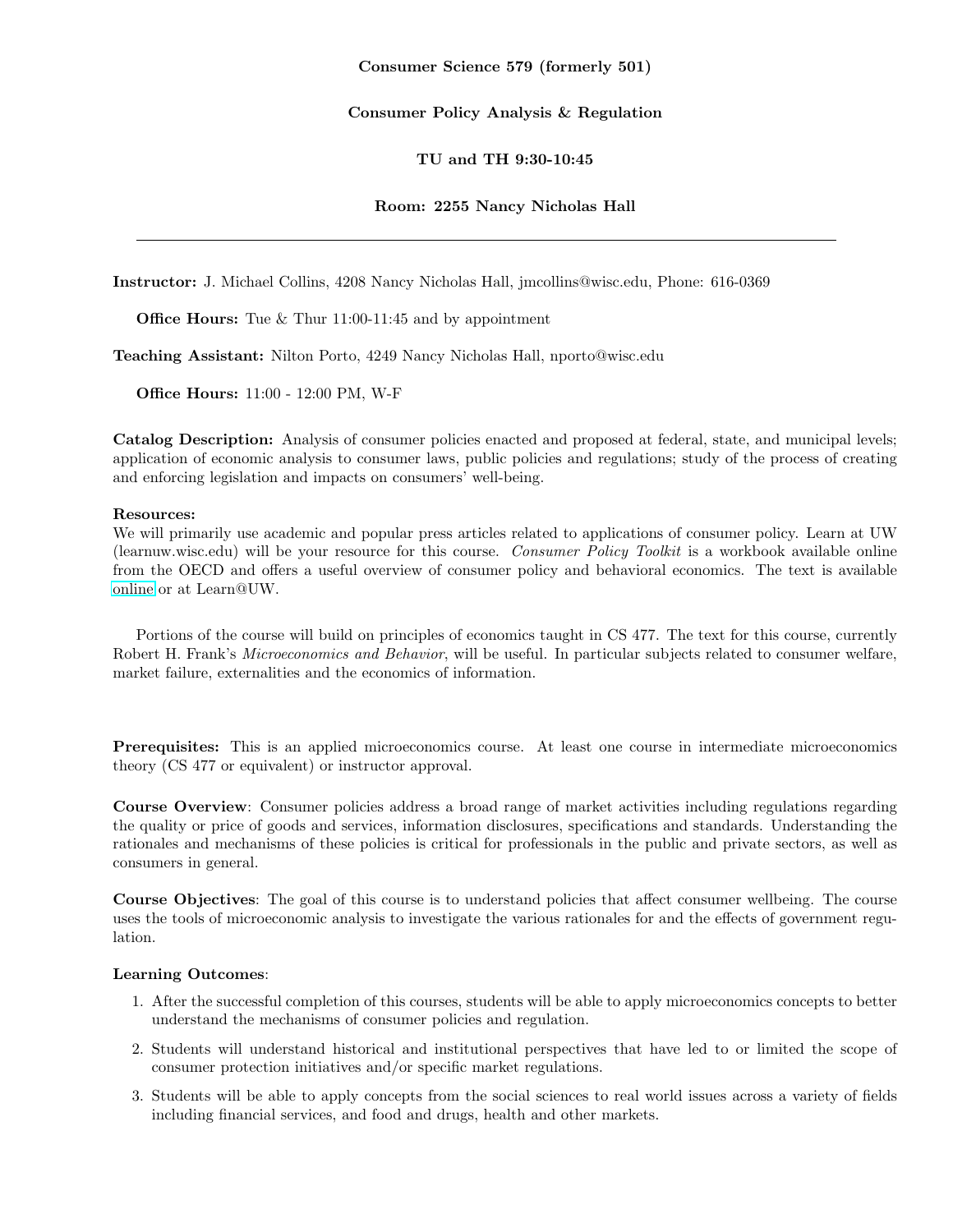Assignments: The course will include in class activities, problem sets and policy memos, which are "real world" policy issues student will analyze to make recommendations. All problem sets, memos and take home project assignments must be submitted to the dropbox by the date and time due. Assignments should be typed, single space, in a 12-point font and using standard one-inch margins. Unless otherwise specified, assignments should be saved as Adobe pdf.

- In Class Assignments (10%). Many class days will have a group or individual assignment to turn in; these will not be graded but do count for your final grade.
- Problem Set 1 (5%). Applications of microeconomic concepts for practice.
- Problem Set 2 (5%). Applications of microeconomic concepts for practice.
- Policy Memo 1 (5%). Determining market failure and assessing detriment.
- Policy Memo 2 (5%). Consumer protection and the law.
- Mid-term (20%). Readings, lecture material and assignments to the prior class. Format will be multiple choice and short essay questions.
- Final exam (25%). The exam will cover all readings, lecture material and assignments for the semester.
- Project (20%). Consumer protection policy analysis memo and video. The project deliverables are (1) a proposal (1-2 paragraphs); (2) presentation (approximately 5 mins); (3) final memo (5 pages maximum). Presentations will be recorded and posted on YouTube for educational purposes.
- Participation (5%). Participation will be measured by attendance and participation in classroom and/or online discussions. There are no excused absences beyond University specific exceptions.

Grading Policy: In this class we will adhere to University grading standards and policies of academic misconduct as stated [here.](http://students.wisc.edu/saja/misconduct/UWS14.html)

Students must be cautious to avoid plagiarism defined in the UW bylaws as 'using another person's ideas, words, or research and presenting it as one's own by not properly crediting the originator.' For more information on what is considered plagiarism and how to avoid it, see The Writing Center's handout entitled Acknowledging, Paraphrasing, and Quoting Sources at writing.wisc.edu.

Except when clearly stated, all work is to be done individually. Students are encouraged to study together for exams and to engage on discussion of topics and readings presented in class.

- $\bullet\,$  A: 93 and above  $\bullet$  B: 83 - 86.99 • C:  $70 - 76.99$  $\bullet\,$  F: below  $60$
- AB: 87 92.99 • BC: 77 - 82.99 • D: 60 - 69.99

Grades are points out of a possible 100.

Communication: In general I will not reply to individual emails regarding course questions or material, but may incorporate comments by email into class discussion. Learn@UW is the primary communication tool for this course.

Accommodations: Your success in this class is important to me. If there are circumstances that may affect your performance in this class, please let me know as soon as possible so that we may work together to develop strategies for adapting assignments to meet both your needs and the requirements of the course. The McBurney Disability Resource Center provides resources for students with disabilities [\(www.mcburney.wisc.edu,](http://www.mcburney.wisc.edu/) 702 W. Johnson, Suite 2104, ph: 608-263-2741). You will need to provide documentation of disability to them in order to receive official university services and accommodations.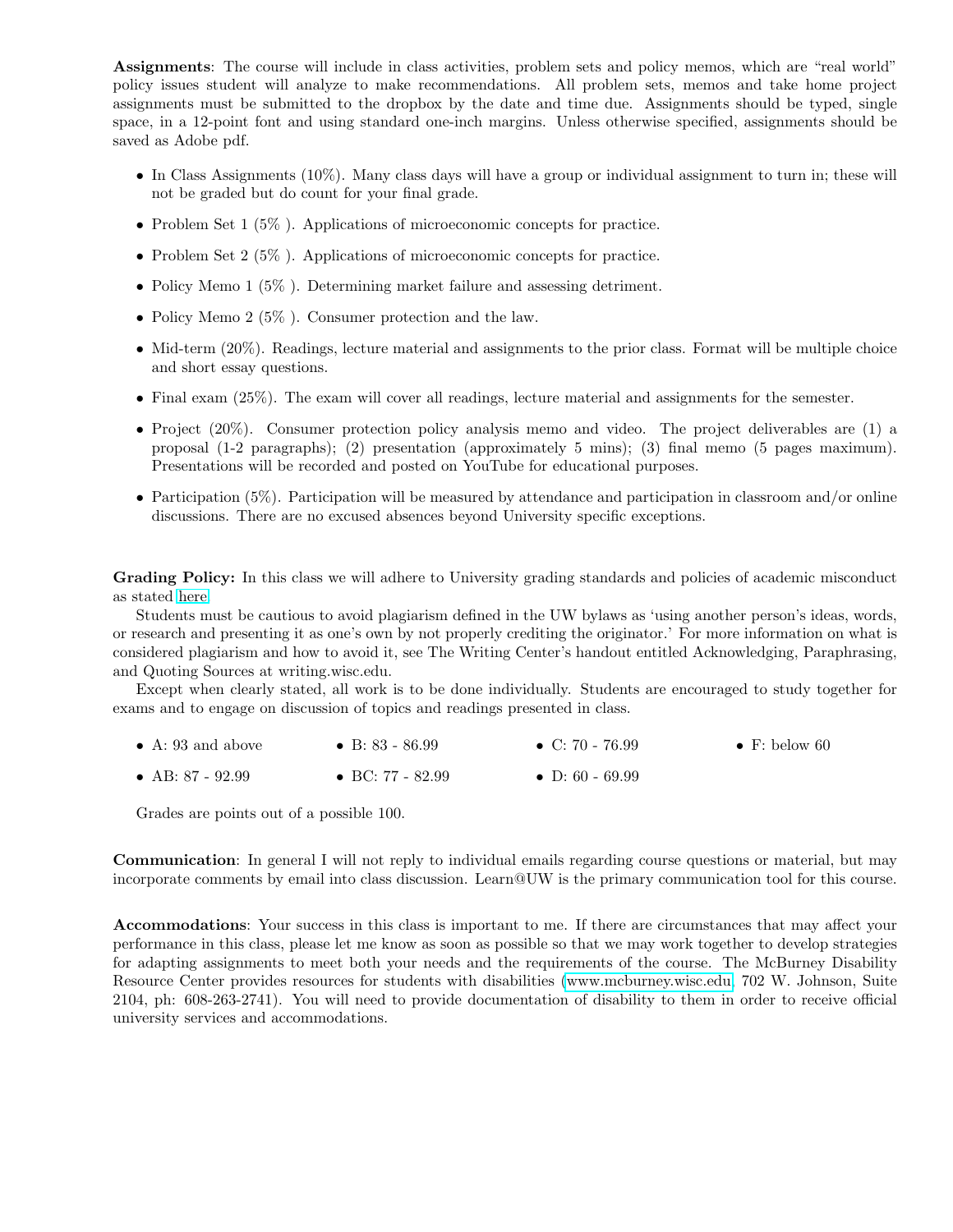# Course Outline

# 1 Course Introduction

Overview - Sept. 3

• Case: Payday Loans in Wisconsin [here](http://legis.wisconsin.gov/lrb/pubs/Lb/10Lb3.pdf)

Behavioral Theories Guiding Policy - Sept. 5

• Reading: NIH Social and Behavior Theories Review (Online text: Sections  $3 \& 4$ ) [here](http://www.esourceresearch.org/portals/0/uploads/documents/public/glanz_fullchapter.pdf)

# 2 Economic Theory, Market Failure and the Rationale for Policy Interventions

Consumer Surplus - Sept. 10

- Reading: T.R. Hicks "The Rehabilitation of Consumer' Surplus" The Review of Economic Studies Vol. 8, No. 2 (Feb., 1941), pp. 108-116 (sections 3-5) (Learn@UW)
- Khan Academy on consumer surplus [here](http://www.khanacademy.org/finance-economics/microeconomics/v/consumer-surplus-introduction)
- Case: Price discrimination (The Economist) [here](http://www.economist.com/node/21557755)
- Case: Deep Pockets (The Economist) [here](http://www.economist.com/node/21557798)

## Externalities - Sept. 12

- EconLib: Externalities by Bryan Caplan [here](http://www.econlib.org/library/Enc/Externalities.html)
- Reading: Khan Academy on externalities [here](http://www.khanacademy.org/humanities---other/finance/microeconomics-macroeconomics/v/negative-externalities)
- Case: Fake and Status in China (The Economist) [here](http://www.economist.com/node/21557317)
- Case: Living the High Life (WSJ) [here](http://online.wsj.com/article/SB10000872396390443324404577591364232347238.html)

## Public Goods - Sept. 17

- EconLib: Public Goods by Tyler Cowen [here](http://econlib.org/library/Enc/PublicGoods.html)
- Reading: The Qwerty Myth (The Economist) [here](http://www.economist.com/node/196071)
- Case: Is Education a Public Good or a Private Good? (The Chronicle) [here](http://chronicle.com/blogs/innovations/is-education-a-public-good-or-a-private-good/28329)
- Case: The higher education paradox: a public good but private cost (The Guardian) [here](http://www.guardian.co.uk/higher-education-network/blog/2012/feb/06/campaign-for-the-public-university)

## Monopolies, Pricing Power, Cartels, Antitrust - Sept. 19-24

- EconLib: Monopoly by George J. Stigler [here](http://www.econlib.org/library/Enc/Monopoly.html)
- EconLib: William F. Shuggart III on industrial concentration [here](http://www.econlib.org/library/Enc/IndustrialConcentration.html)
- Khan Academy on oligopolies [here](http://www.khanacademy.org/humanities---other/finance/microeconomics-macroeconomics/v/oligopolies--duopolies--collusion--and-cartels)
- Case: The Economist on Google available [here](http://www.economist.com/node/18897553)
- Case: Whole Foods and Wild Oats merger (Forbes) [here](http://www.forbes.com/2007/06/05/wholefoods-wildoats-organics-markets-equities-cx_ra_0605markets24.html) and [here](http://www.forbes.com/2007/08/23/whole-foods-ftc-markets-equity-cx_cg_0823markets43.html)
- Case: FTC and Web Search (WSJ) [here](http://online.wsj.com/article/SB10000872396390444375104577594010338735918.html)
- Case: Controlling the Supply of Raisins (Economist) [here](http://www.economist.com/news/united-states/21574522-supreme-court-grapples-tiny-fruit-de-minimis-curat-lex)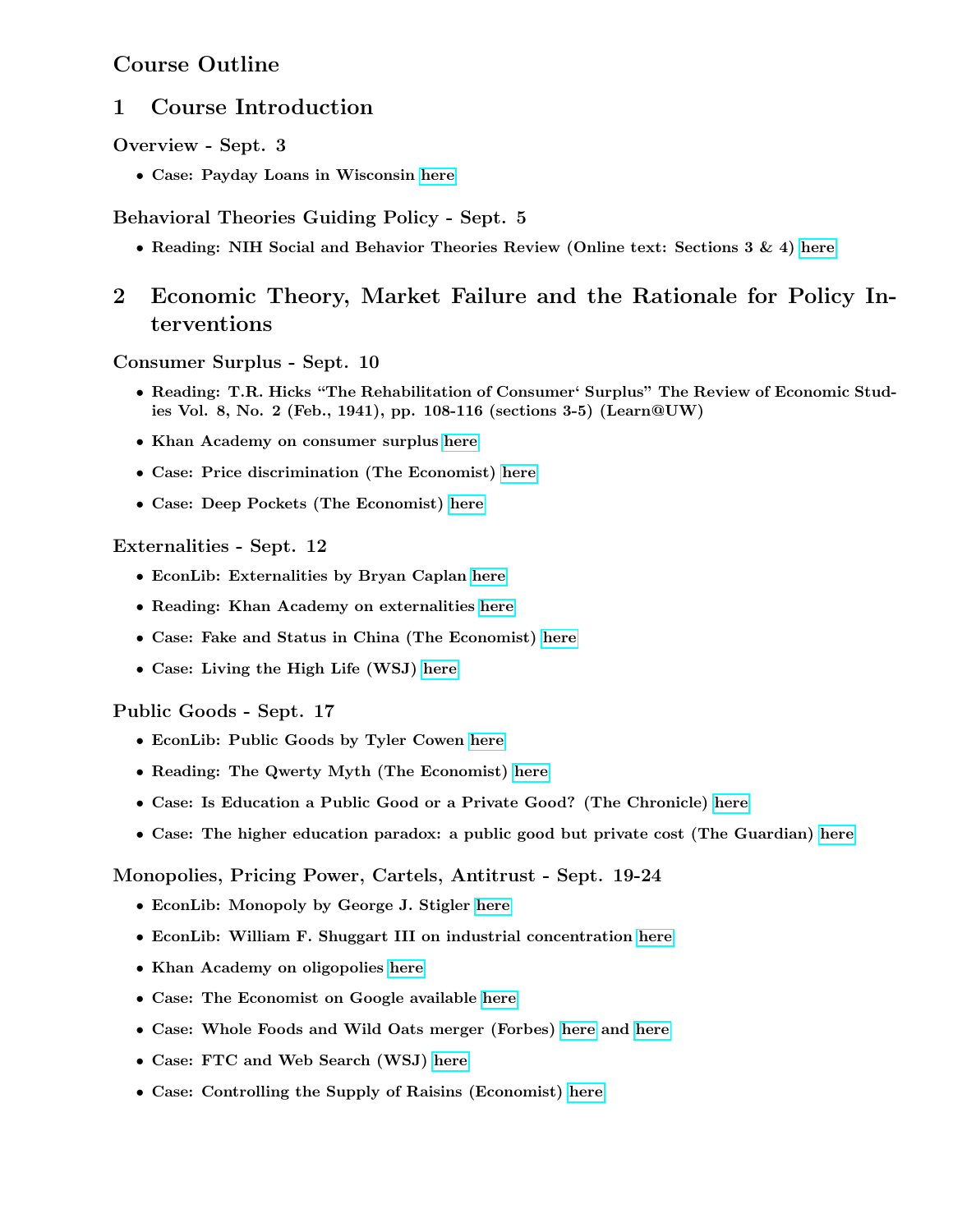Economics of Information & Search - Sep 26-Oct 1

- Working paper on beer pricing [here](http://people.stern.nyu.edu/bakos/wise/papers/wise2009-2b2_paper.pdf)
- EconLib: Information Economics by Joseph Stiglitz [here](http://www.econlib.org/library/Enc/Information.html)
- EconLib: Consumer Protection by Daniel B. Klein [here](http://www.econlib.org/library/Enc/ConsumerProtection.html)
- Reading: Coluni, B., 2012, Save \$36 billion in U.S. Healthcare spending through Price Transparency (Learn@UW)

### Problem Set #1 - Due October 3

Insurance & Expected Utility - Oct. 3

- EconLib: Richard Zeckhauser on insurance [here](http://econlib.org/library/Enc/Insurance.html)
- EconLib: Morgan Rose on risk and uncertainty [here](http://econlib.org/library/Columns/Teachers/riskuncertainty.html)
- Case: Peer to peer insurance (The Economist) [here](http://www.economist.com/blogs/schumpeter/2012/06/peer-peer-insurance)
- Case: High deductible Health Plans (US Today) [here](http://www.usatoday.com/news/washington/2011-05-30-health-care-deductibles-hospital-bills-doctors_n.htm)

# 3 Legal Issues and Redress

Legal Frameworks & Liability - Oct. 8

- EconLib: Liability by W. Kip Viscusi [here](http://econlib.org/library/Enc/Liability.html)
- EconLib: Law and Economics by Paul H. Rubin [here](http://econlib.org/library/Enc/LawandEconomics.html)
- Case: Ratings-firms Liability (The Wall Street Journal) [here](http://online.wsj.com/article/SB10001424052748703650604575313153186936336.html)

#### Consumer Detriment - Oct. 10

• Textbook: OECD Chapter 3 (Learn@UW)

# 4 Information Remedies

Warning Disclosures and Labels - Oct. 10-15

- Case: Multivitamins Labels (The Wall Street Journal) [here](http://online.wsj.com/article/SB10001424052702304070104576397783641749972.html)
- Case: Sunscreen Labels [here](http://www.fda.gov/forconsumers/consumerupdates/ucm258416.htm)
- Case: Graphic Tobacco Labels (The Huffington Post) [here](http://www.huffingtonpost.com/2013/03/19/graphic-cigarette-warning-labels_n_2910101.html)

### Policy Memo #1 - Due October 22

Determining Market Failure and Measuring Damages

### Price Regulation - Oct. 22

- EconLib: Stigler and Price Regulation [here](http://www.econlib.org/library/Enc/bios/Stigler.html)
- EconLib: Price Controls by Hugh Rockoff [here](http://www.econlib.org/library/Enc/PriceControls.html)
- EconLib: Rent Control by Walter Block [here](http://www.econlib.org/library/Enc/RentControl.html)
- Khan Academy on Rent Controls [here](http://www.khanacademy.org/finance-economics/microeconomics/v/rent-control-and-deadweight-loss)
- Case: Usury (The Economist) [here](http://www.economist.com/node/9587533)
- Case: Stockholm struggles to supply housing [here](http://online.wsj.com/article/SB10001424127887324202304579052981642050694.html)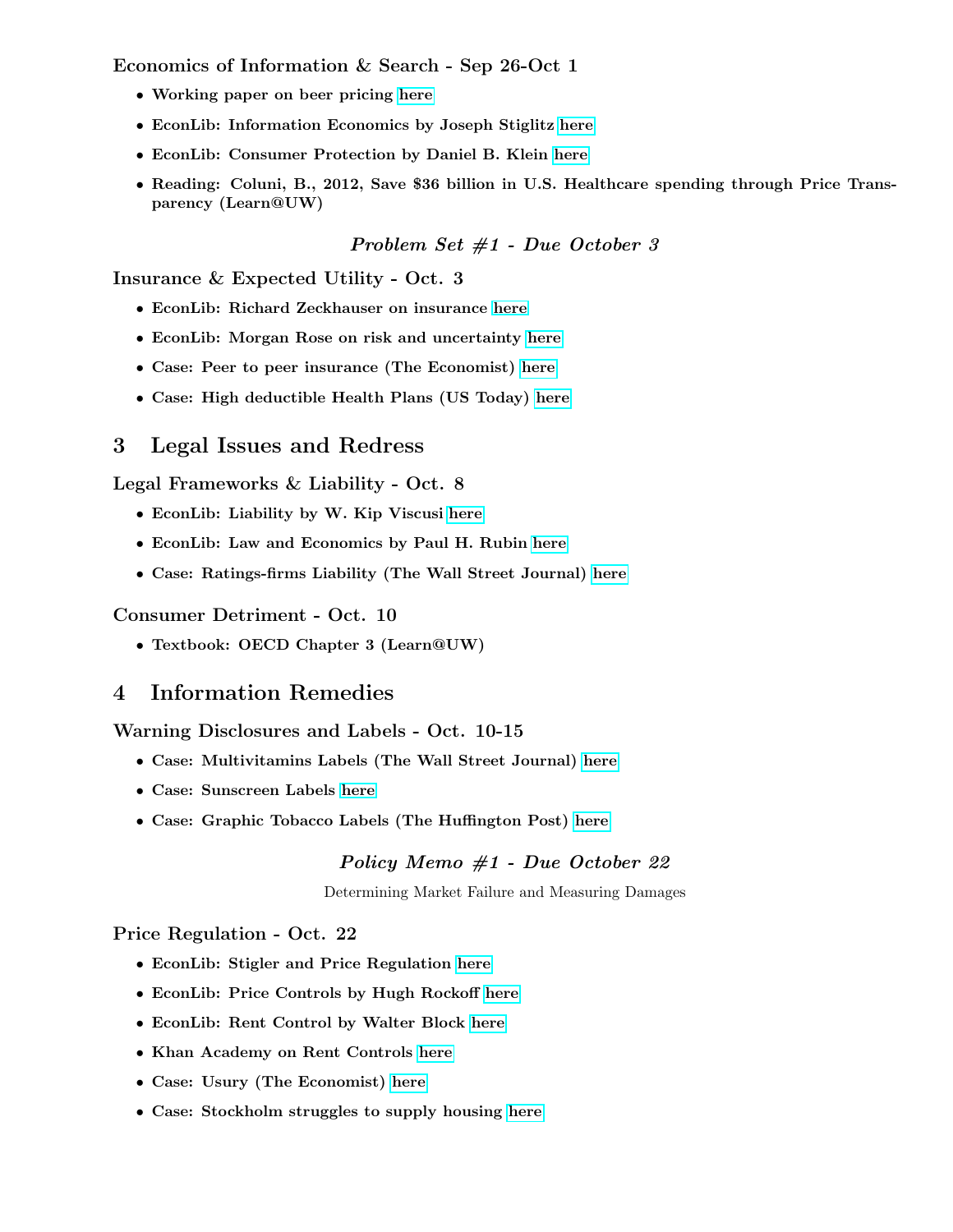Quality Regulation - Oct. 24

- Reading: Jin, G. and P. Leslie, 2005, The Case in Support of Restaurant Hygiene Grade Cards, Choices [here](http://www.choicesmagazine.org/2005-2/safety/2005-2-02.pdf)
- Case: Kleiner, M.M., 2006, Regulating Occupations: Quality or Monopoly? [here](http://research.upjohn.org/cgi/viewcontent.cgi?article=1110&context=empl_research)
- Case: Product Safety Regulator Hobbled by Decades of Negligence [here](http://www.ombwatch.org/node/3599)

Project Proposal - Due October 29

Advertising - Oct. 29

- EconLib: Advertising by George Bittlingmayer [here](http://www.econlib.org/library/Enc/Advertising.html)
- Case: The Ultimate Marketing Machine (The Economist) [here](http://www.economist.com/node/7138905)
- Case: Media Industry Helped Drug Firms Fight Ad Restraints (The Wall Street Journal) [here](http://online.wsj.com/article/SB119033330771134605.html)
- Case: Disney and Food Ad Policy (NYT) [here](http://www.nytimes.com/2012/06/05/business/media/in-nutrition-initiative-disney-to-restrict-advertising.html?_r=3&pagewanted=all)
- Case: False Claims (Learn at UW)

## Problem Set #2 - Due October 31

Moral Suasion: Social Responsible Practices - Oct 31

- Case: Social Responsible Practices (Learn@UW)
- Case: Adidas and UW-Madison [here](http://www.news.wisc.edu/adidas)
- Case: A Thread of Hope (Learn@UW)

Cost Benefit Analysis Nov. 5

- Reading: Arrow et al. Is there a role for Benefit-Cost Analysis in Environmental, Health, and Safety Regulation? Science, Vol 272, April 12, 1996 (Learn@UW)
- EconLib: Benefit-Cost Analysis Paul R. Portney [here](http://www.econlib.org/library/Enc/BenefitCostAnalysis.html)
- Case: The Case for Legalizing Pot (Salon) [here](http://www.salon.com/2012/11/05/the_case_for_legalizing_pot/)
- Case: Cost Benefit to Independent Agencies (Washington Post) [here](http://www.washingtonpost.com/business/economy/bill-to-force-cost-benefit-analysis-of-new-regulations-faces-opposition/2012/11/08/7eb19df6-29ce-11e2-96b6-8e6a7524553f_story.html)

# Midterm - November 7

• In class, multiple choice and short answers.

# 5 Regulatory Institutions and Processes -

### Regulatory Agencies - Nov. 12

- Reading: Elizabeth Cohen. Is it time for another round of consumer protection? The lessons of twentieth-century U.S. history. Journal of Consumer Affairs, 44(1) p 234-246, 2010 (Learn@UW)
- Reading: Gary Becker on mortgage regulatory capture [here](http://www.becker-posner-blog.com/2011/06/capture-of-regulators-by-fannie-mae-and-freddie-mac-becker.html)
- Federal Budget overview from the Center on Budget and Policy Priorities [here](http://www.cbpp.org/cms/index.cfm?fa=view&id=155) and The Washington Post [here](http://www.washingtonpost.com/wp-srv/special/politics/federal-budget-process/)
- Case: Overhaul of the FDA (Food Safety News) [here](http://www.foodsafetynews.com/2010/08/new-study-recommends-overhaul-of-fda/)